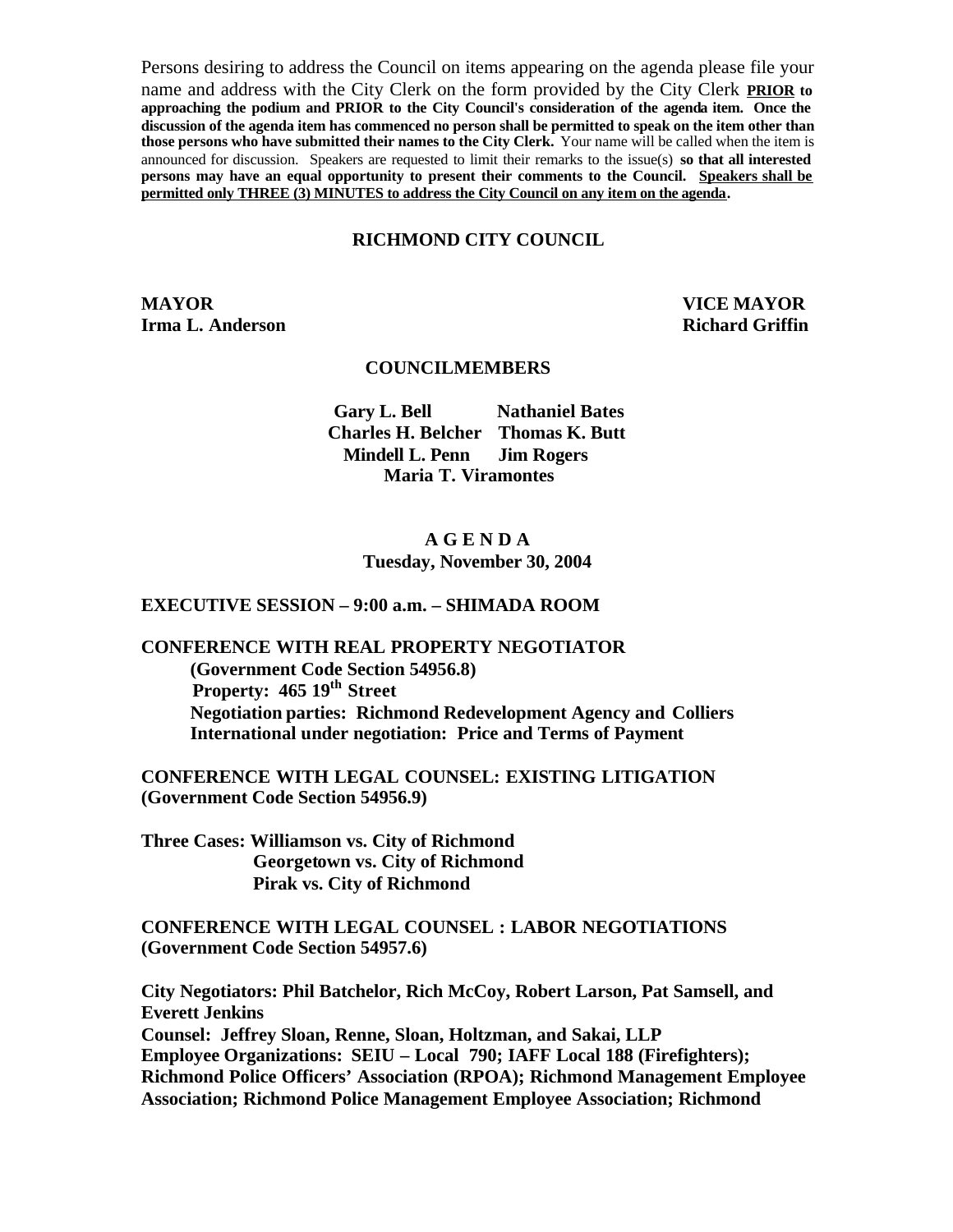**Police Management Association; and Richmond Fire Management Association**

**PUBLIC EMPLOYEE PERFORMANCE EVALUATION (Government Code Section 54957)**

**Employees: City Attorney City Clerk**

**OPEN SESSION - 7:00 p.m. - COUNCIL CHAMBER**

#### **A. ROLL CALL**

#### **B. COUNCILMEMBER'S CODE OF CONDUCT**

**"I solemnly pledge to conduct all City matters fairly, responsibly and impartially; to carry out the business of the City in an orderly and efficient manner; to treat my colleagues, citizens, and City staff with dignity and respect; through debate, discussion, and dialogue instill public confidence and integrity in the process of City government; and to serve the citizens of Richmond to the best of my ability."**

#### **C. APPROVAL OF MINUTES**

**C-1.** Regular Meeting he ld October 26, 2004 and November 16, 2004.

#### **D. STATEMENT OF CONFLICT OF INTEREST**

#### **E. AGENDA REVIEW**

## **F. REPORT FROM CITY ATTORNEY OF FINAL DECISIONS MADE AND NON-CONFIDENTIAL DISCUSSIONS HELD DURING EXECUTIVE SESSION.**

#### **G. PRESENTATIONS, PROCLAMATIONS, AND COMMENDATIONS**

#### **H. REPORTS OF STANDING COMMITTEES AND MAYOR**

- **H-1.** Public Safety and Public Services Standing Committee.
- **H-2.** Finance, Administrative Services, and Economic Development Standing Committee.
- **H-3.** Rules and Procedures Standing Committee.
- **H-4.** Report from the Mayor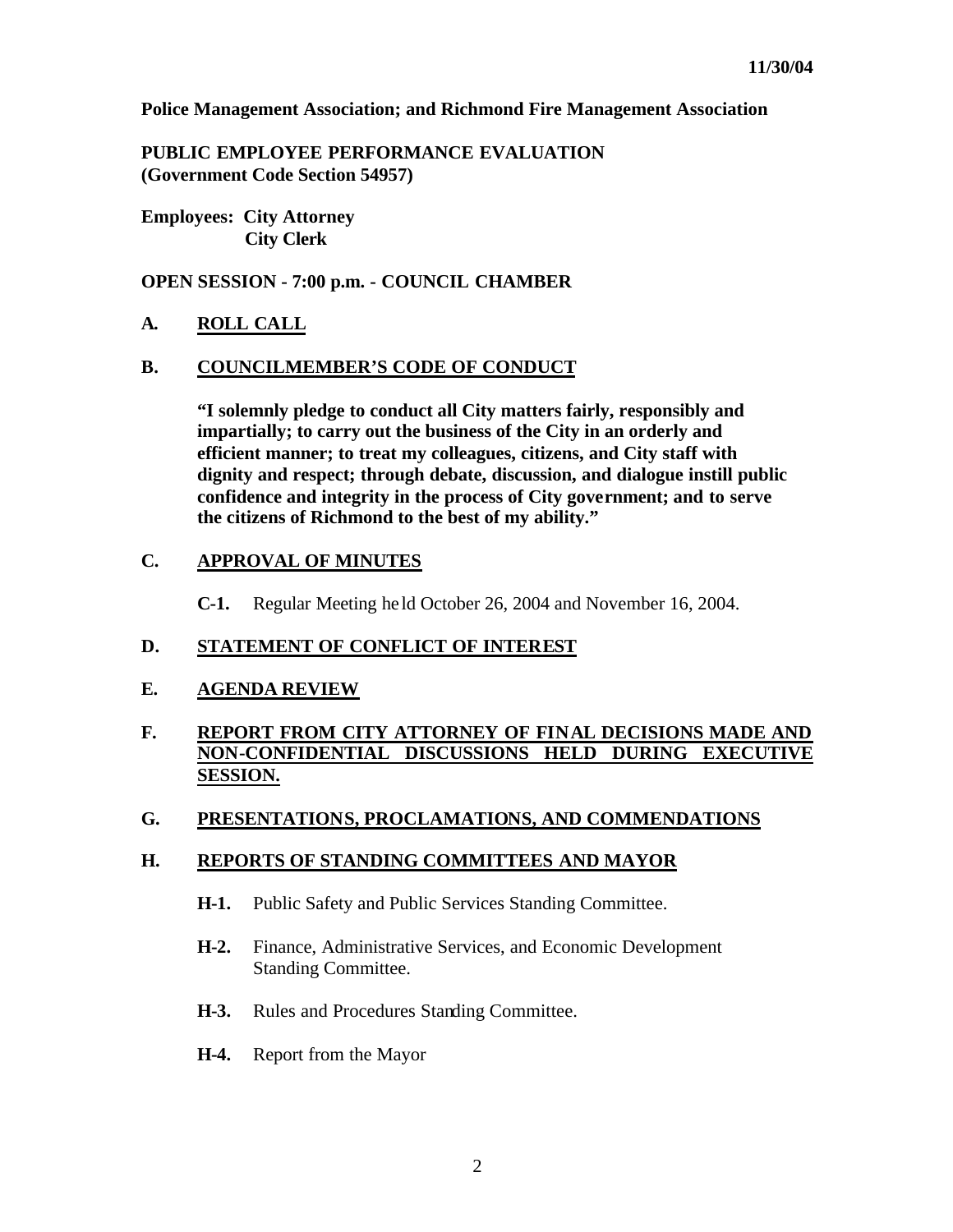## **I. CONSENT CALENDAR**

**Consent Calendar items are considered routine and will be enacted, approvedor adopted by one motion unless a request for removal for discussion or explanation is received from the audience or the Council.** 

- **I-1. APPROVE** an agreement with Karen Kramer d.b.a. Kramer-Wiese to investigate a personnel complaint in the Fire Department. Total amount of agreement not to exceed \$20,000. Agreement expires December 31, 2004. Risk Management (Shari Deutsch 620-6605).
- **I-2. APPROVE** an agreement with Aether Systems, Inc. to provide program updates for the records management system. Total amount of agreement not to exceed \$13,233. – Fire Department (Chief Banks 307-8041).
- **I-3. APPROVE** an agreement with Fire Information Support Services Inc. to provide fire records management support and training to Fire Personnel. Total amount of agreement not to exceed \$15,000. Fire Department (Chief Banks 307-8041).
- **I-4. RESOLUTION** accepting a grant awarded by the United States Department of Health and Human Services (Administration for Children and Families) for \$200,000 to continue operation of their transitional housing for homeless youth – Employment and Training (Tamara Walker 412-2044).
- **I-5. RESOLUTION** approving the final map of Subdivision 8665, Via Verde Condominiums, and directing the filing thereof – Engineering (Rich Davidson 307-8105).
- **I-6. RESOLUTION –** levying special assessment for unpaid waste collection services charges on certain lands situated in the City of Richmond – Finance Department (Lester Dunn 620-6734).
- **I-7. RESOLUTION** approving a joint agreement between the Cities of Albany, Emeryville, El Cerrito, and City of Richmond to implement Section 3 of the Joint Exercise of Powers Agreement to develop, operate, and maintain the Gilman Street Sports Facility – Parks and Landscaping (Sharon West 231-3004).
- **I-8. RESOLUTION** amending Resolution No. 76-01 authorizing the City Manager or Authorized Designee to request reimbursement in the amount of \$481,893 from grant funds for the Per Capita Grant Program under the Safe Neighborhood Parks, Clean Water, Clean Air, and Coastal Protection Act, and Coastal Protection Bond Act of 2000 – Parks and Landscaping (Sharon West 307-8076).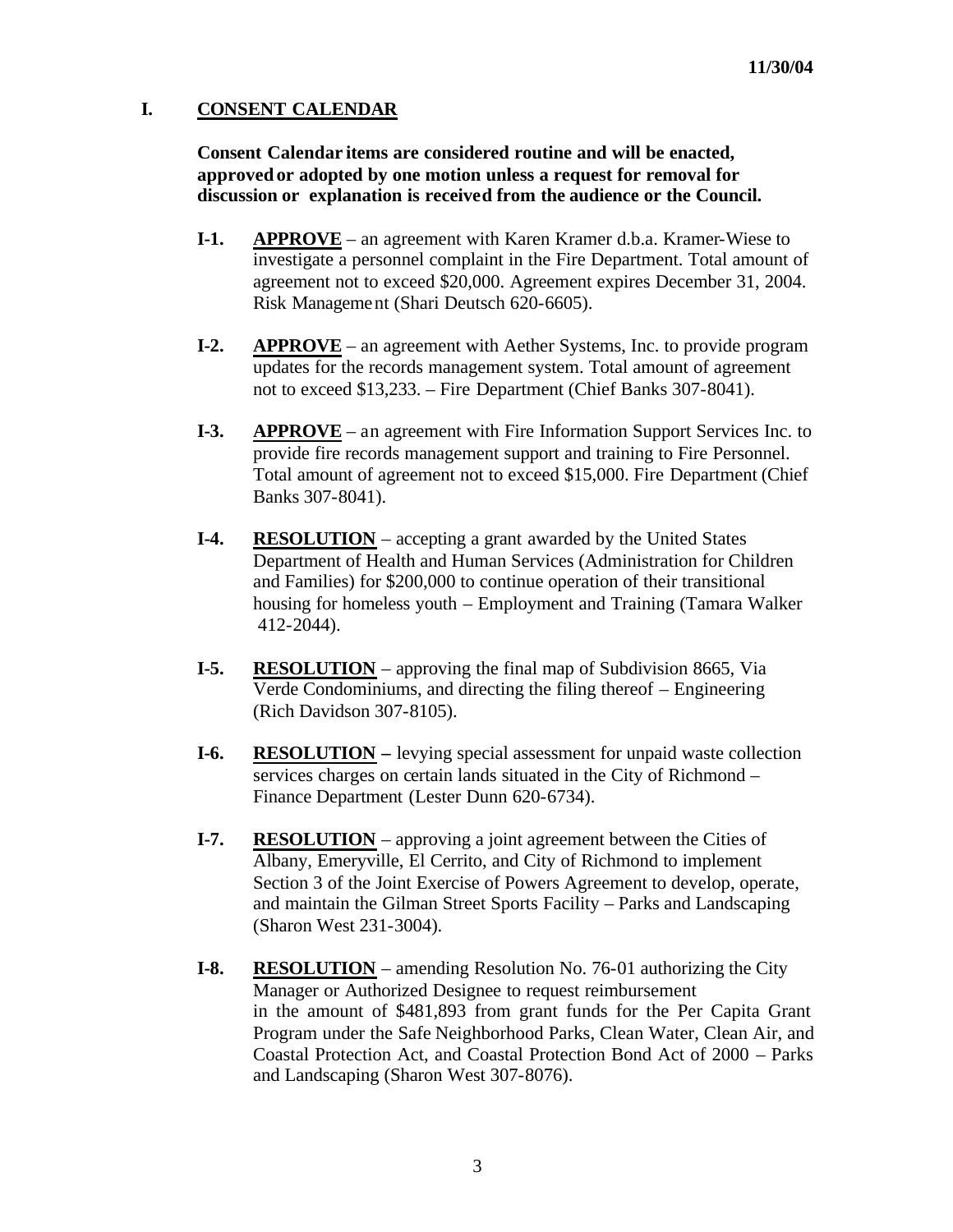- **I-9. RESOLUTION** establishing the new classification specifications of Paratransit Driver Leadworker in the Equipment Services Division/Paratransit Program – Human Resources (Marinett Briellard 621- 1218).
- **I-10. ORDINANCE** establishing wages, salaries, and compensation for the classification of Paratransit Driver Leadworker, and amending full-time General Employees Ordinance 33-01 N.S. – **Second Reading -** Human Resources (Marinett J. Briellard 621-1218).
- **I-11. RESOLUTION** establishing the new classification specifications of Payroll Specialist and Youth Services Program Assistant in the Police Department – Human Resources (Juan Phelps 620-6607).
- **I-12. ORDINANCE** establishing the wages, salaries, and compensation for the new classification of Payroll Specialist and Youth Services Program Assistant and amending full-time General Employees Ordinance No. 33- 01 – Human Resources – **First Reading –** (Juan Phelps 620-6607).
- **I-13. DENY** claims against the City of Richmond by: (1) Gary Weisman, et al, (2) Brickyard Cove Homeowners' Association, (3) Akujuobi Patterson, (4) Rigo's Auto Sales, (5) Diane Rasar, and (6) George Donkor – Risk Management (Steve Kochly 237-8811).

## **J. OPEN FORUM FOR PUBLIC COMMENT**

Anyone wishing to address the City Council must submit a request to the City Clerk prior to commencement of the item. **Each speaker will be limited to a Maximum of Two (2) Minutes. The Maximum Number of Requests will be limited to fifteen (15), and the total amount of time for Open Forum will be Thirty (30) Minutes. SPEAKERS MUST SPEAK ON ITEMS THAT ARE NOT ON THE AGENDA.**

## **K. PUBLIC HEARINGS**

#### **L. AGREEMENTS**

**L-1. APPROVE** – a contract amendment agreement with Renne, Sloan, Holtzman & Sakai which will increase the contract payment limit by \$60,000 and extend the contract term until June 30, 2005, to provide additional legal services pertaining to personnel and labor matters – City Attorney's Office (Everett Jenkins 602-6510).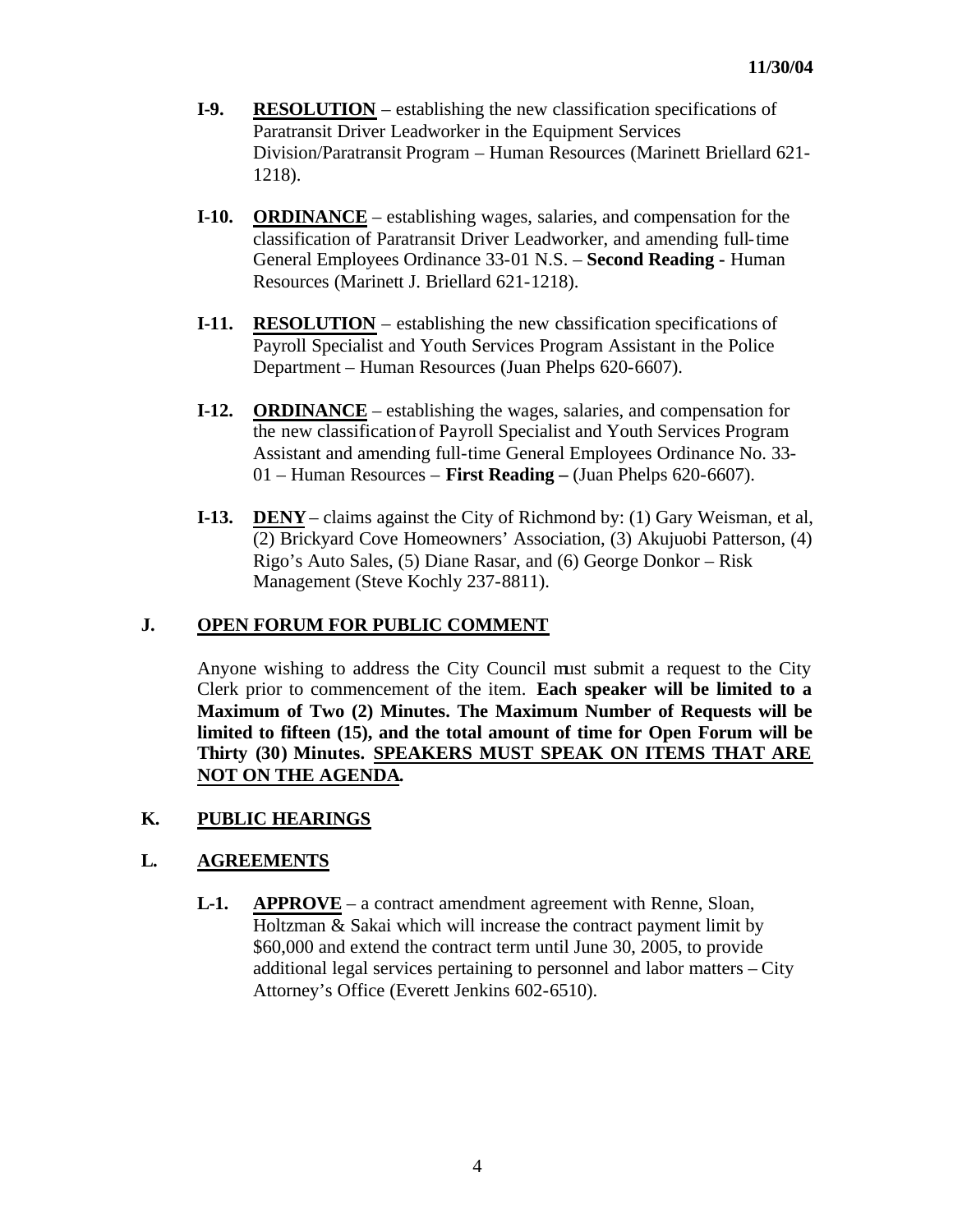**L-2. APPROVE** – a contract amendment agreement with the Stevens Law Firm, which will increase the contract payment limit by \$10,000 and establish a contract termination date of June 30, 2005, to provide legal services pertaining to two litigation matters and a personnel complaint – City Attorney's Office (Everett Jenkins 602-6510).

## **M. RESOLUTIONS**

**M-1. a) ADOPT –** implementing IRS Section 414 (h)(2) of the Internal Revenue Code relative to the payment of Employees' Contributions ("Employer Pick-Up") top the California Public Employees Retirement System – Human Resources (Rob Larson 620-6817).

**b) ADOPT** – for miscellaneous employees represented by RMEA, SEIU, Local 790, and non-sworn unrepresented management employees, implement employee pick-up of one-half of the employee share of PERS effective January 1, 2005 and the remaining one-half effective July 1, 2005.

**c) ADOPT** – for Safety Employees (except employees represented by IAFF Local 188), implement employee pick-up of one-half of the employee share of PERS effective January 1, 2005 and the remaining onehalf effective July 1, 2005.

**d) ADOPT** – for employees represented by IAFF Local 188, impose payment of the full employee share of PERS effective with the December 9 to December 23, 2004 pay period (January 1, 2005 pay day).

## **N. ORDINANCES**

**N-1. ORDINANCE** – imposing a Transactions and Use Tax to be administered by the State Board of Equalization – City Attorney's Office – **First Reading –** (Pat Samsell/John Knox 620-6740).

## **O. COUNCIL AS WHOLE**

**O-1 a)** Report and Recommendations regarding the Finance Department Reorganization, Accountability and Work Improvement Plan - City Manager's Office (Phil Batchelor 620-6512/Finance Department Pat Samsell 620-6740).

**b) ADOPT**: a Resolution establishing the new classification specifications of Auditor, Audit Assistant I/II, Senior Budget Analyst and Budget Analyst I/II in the Budget and Financial Services Agency – Human Resources (Andy Russo 620-6608).